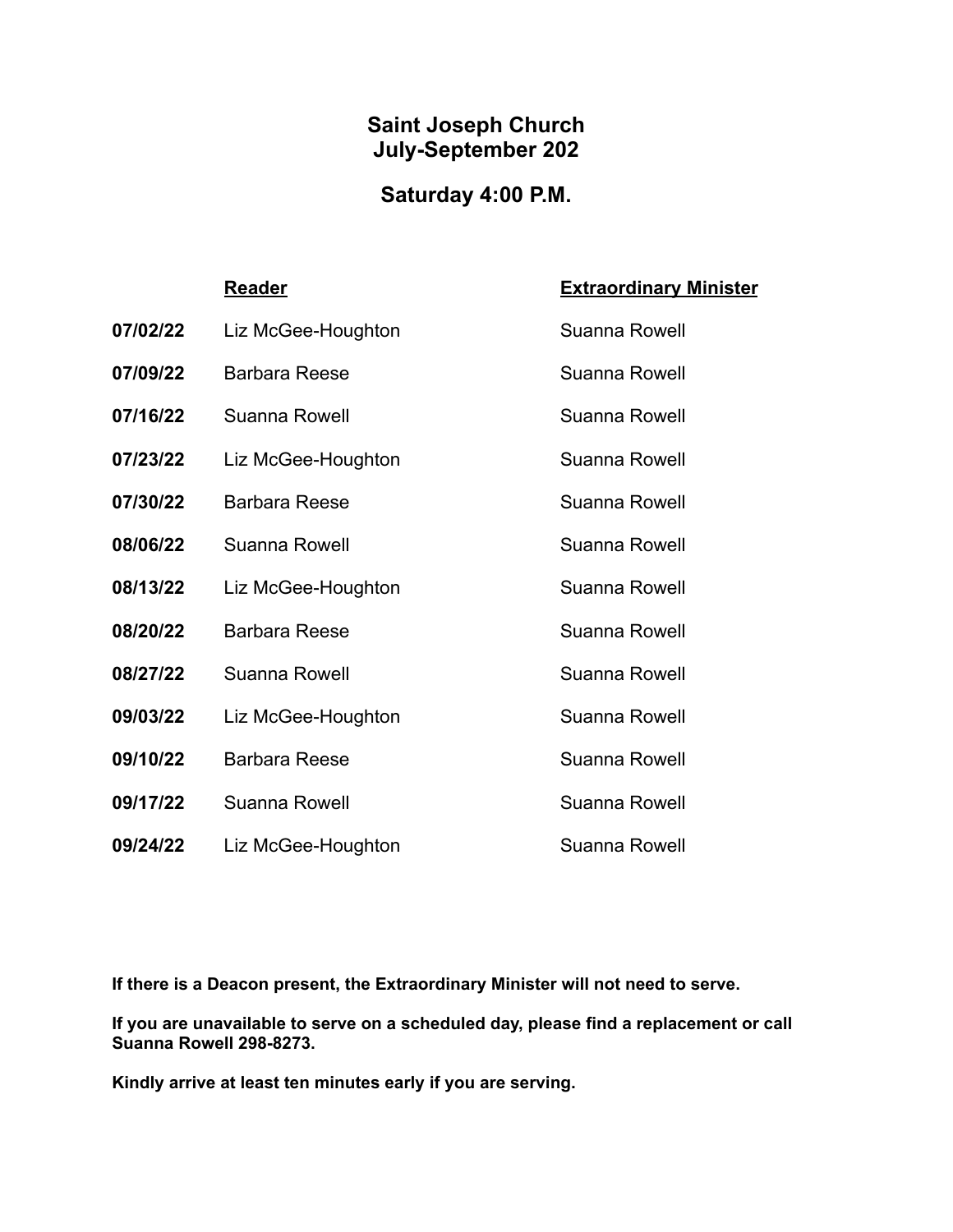#### **Saint Joseph Church July-September 2022**

## **Sunday 7:30 A.M.**

|          | <u>Reader</u>         | <b>Extraordinary Minister</b> |
|----------|-----------------------|-------------------------------|
| 07/03/22 | <b>Barbara Reese</b>  | <b>Hank Millstein</b>         |
| 07/10/22 | Suanna Rowell         | <b>Hank Millstein</b>         |
| 07/17/22 | Liz McGee-Houghton    | Suanna Rowell                 |
| 07/24/22 | Hank Millstein        | Suanna Rowell                 |
| 07/31/22 | Suanna Rowell         | <b>Hank Millstein</b>         |
| 08/07/22 | <b>Barbara Reese</b>  | Suanna Rowell                 |
| 08/14/22 | Hank Millstein        | Suanna Rowell                 |
| 08/21/22 | Liz McGee-Houghton    | <b>Hank Millstein</b>         |
| 08/28/22 | <b>Barbara Reese</b>  | Suanna Rowell                 |
| 09/04/22 | Suanna Rowell         | <b>Hank Millstein</b>         |
| 09/11/22 | Liz McGee-Houghton    | Suanna Rowell                 |
| 09/18/22 | <b>Hank Millstein</b> | Suanna Rowell                 |
| 09/25/22 | <b>Barbara Reese</b>  | <b>Hank Millstein</b>         |

**If there is a Deacon present, the Extraordinary Minister will not need to serve.**

**If you are unavailable to serve on a scheduled day, please find a replacement or call Suanna Rowell 298-8273.**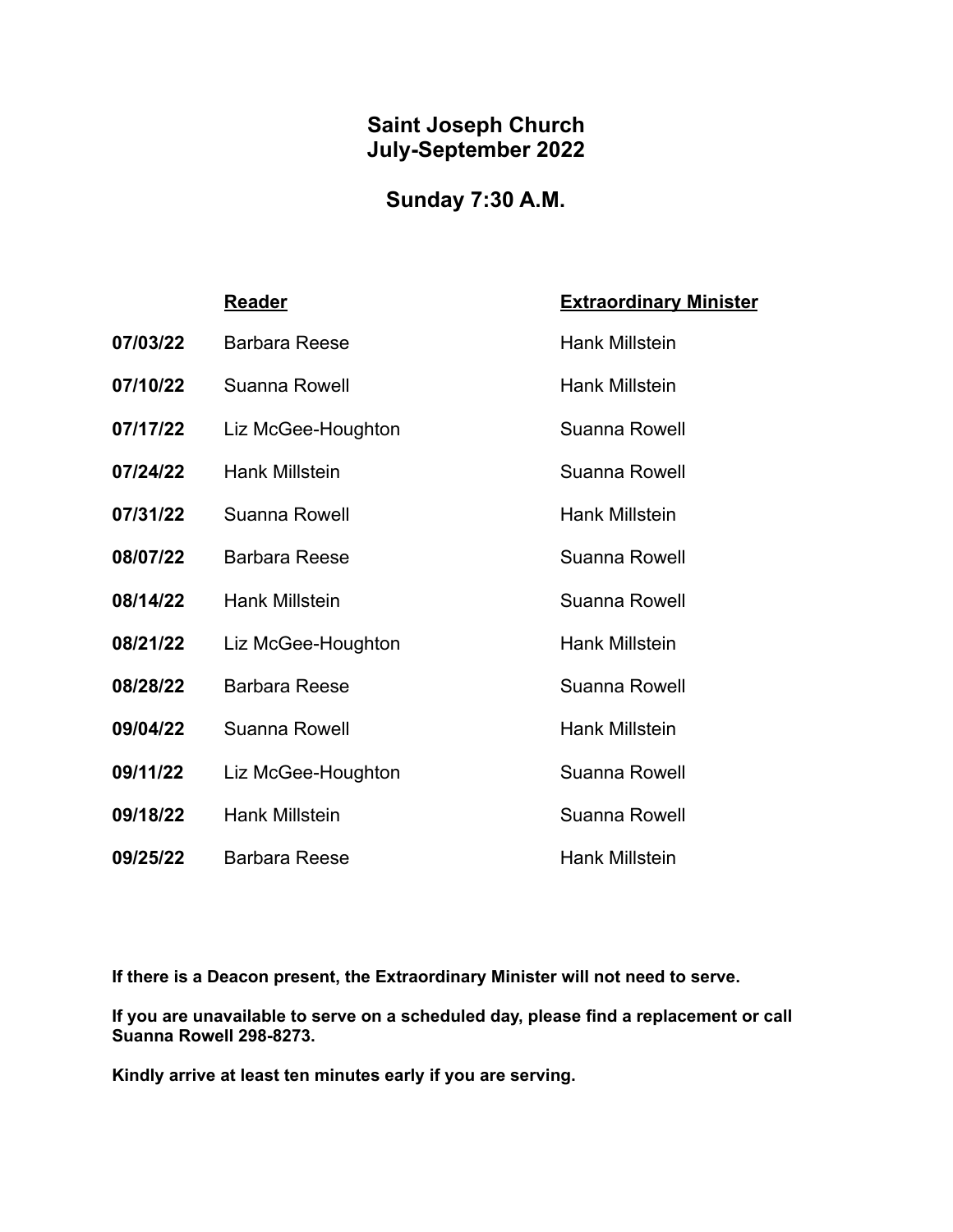#### **Sacred Heart Church July-September 2022**

## **Sunday 9:00 A.M.**

|          | <b>Reader</b>                              | <b>Extraordinary Minister</b> |
|----------|--------------------------------------------|-------------------------------|
| 07/03/22 | Brenda Zwiefelhofer                        | Jerry Zwiefelhofer            |
| 07/10/22 | <b>Bill Barnum</b><br><b>Monica Barnum</b> | <b>Judy Frey</b>              |
| 07/17/22 | George Frey<br>Judy Frey                   | Brenda Zwiefelhofer           |
| 07/24/22 | <b>Barbara Reese</b>                       | Jerry Zwiefelhofer            |
| 07/31/22 | Donna Johnston                             | <b>Judy Frey</b>              |
| 08/07/22 | Liz McGee-Houghton                         | <b>Brenda Zwiefelhofer</b>    |
| 08/14/22 | <b>Marc Matteoli</b>                       | Jerry Zwiefelhofer            |
| 08/21/22 | <b>Brenda Zwieflhofer</b>                  | <b>Judy Frey</b>              |
| 08/28/22 | Monica Barnum<br><b>Bill Barnum</b>        | <b>Brenda Zwiefelhofer</b>    |
| 09/04/22 | Judy Frey<br>George Frey                   | Jerry Zwiefelhofer            |
| 09/11/22 | Donna Johnston                             | <b>Judy Frey</b>              |
| 09/18/22 | <b>Barbara Reese</b>                       | <b>Brenda Zwiefelhofer</b>    |
| 09/25/22 | <b>Marc Matteoli</b>                       | Jerry Zwiefelhofer            |

**If there is a Deacon present, the Extraordinary Minister will not need to serve.**

**If you are unavailable to serve on a scheduled day, please find a replacement or call Joe Thompson 445-9064.**